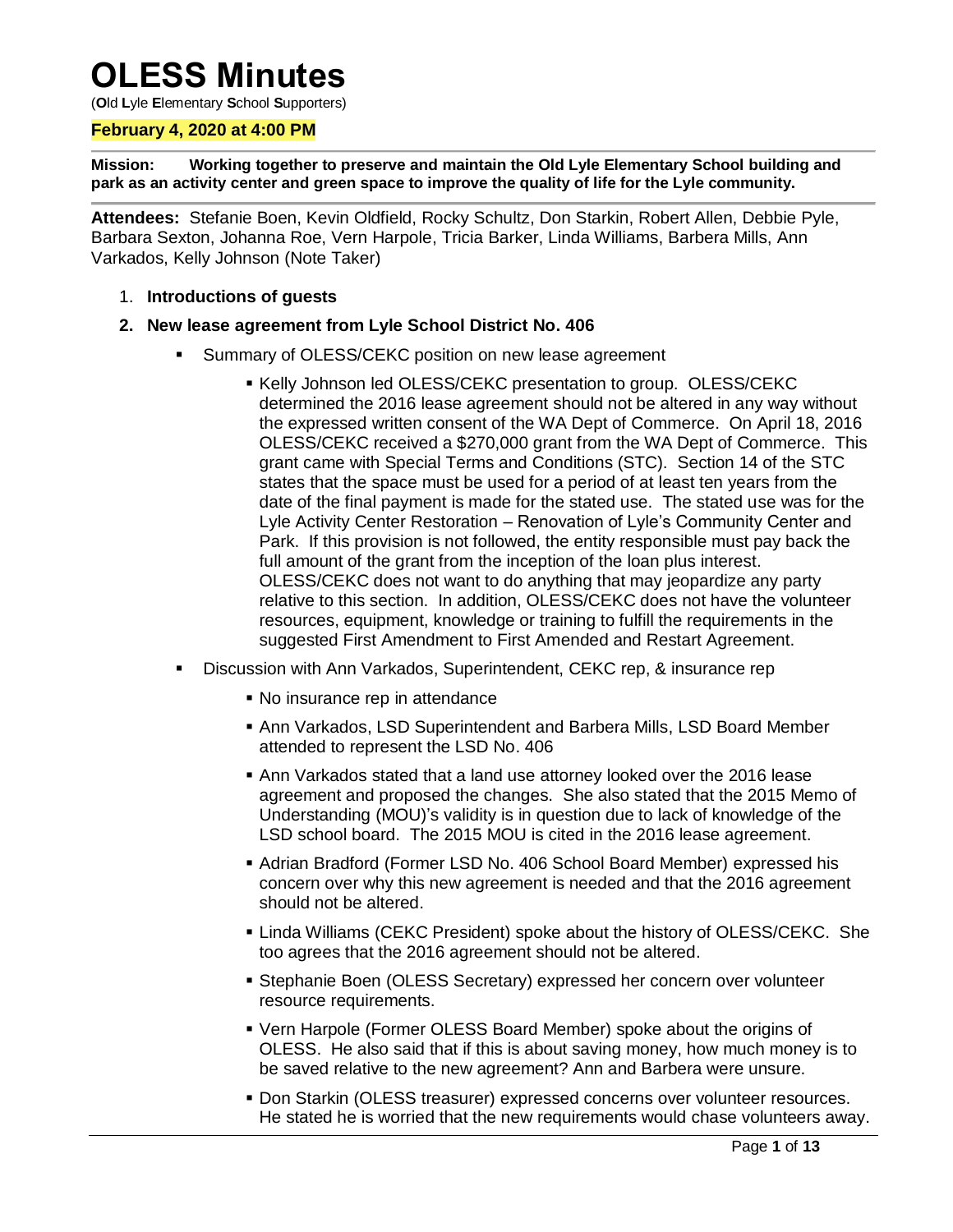Ann Varkados stated that she would speak with the attorney about the expressed concerns and get back to OLESS/CEKC.

## **3. Items to address according to Jonathan Blake of McCoy Holliston**

- **Insurance to cover OLESS building \$1,117** 
	- OLESS is named as an insured under CEKC and has the same coverage
- Update lease agreement with School District and CEKC. Lease should be with CEKC and OLESS.
	- 10/01/19 Status: Lease received 10/01/19. Sent to Jonathan Blake for approval from an insurance prospective.
	- **11/05/19 Status: No word back from Jonathan Blake.**
	- 02/04/20 Status: 2016 lease agreement is between "Old Lyle Elementary School Supporters ("OLESS") A Washington State Non-Profit Corporation and a Federally Registered Non-Profit through the Community Enrichment for Klickitat County (CEKC)." Any new lease agreements will continue to list CEKC. This issue is considered resolved.
- CEKC should not be renting from OLESS because we are not separate entities
	- 09/23/19 Status: Jonathan Blake emailed Kelly Johnson and Linda Williams stating that in order to be compliant with insurance, CEKC should no longer pay OLESS rent
	- 10/01/19 Status: New lease sent to Jonathan Blake 10/01/19. Maybe move the money in another way?
	- **11/04/19 Status: No word back from Jonathan Blake.**
	- 02/04/20 Status: Linda Williams stated that we will resolve the issue by moving the money in another way such as a donation.
- Should we require proof of insurance from renters and/or green space users? Jonathan Blake said it is evaluated on a case by case basis.
	- 10/01/19 Status: Create work instruction (WI)
	- 01/22/20 Status: Kelly emailed Jonathan Blake for template for creation of WI
	- 02/04/20 Status: No word from Jonathan yet.
- Sponsored –vs- Non-Sponsored Events
	- We need to check with the school district and see what is allowed on green space
	- Kelly & Jonathan to update Annual Project Insurance Form
		- 09/24/19 Status: Form updated and sent to Jonathan Blake and Linda Williams
		- <sup>■</sup> 10/01/19 Status: Waiting to hear back from Ann about National Night Out insurance.
		- **11/05/19 Status: Waiting to hear back from Ann about National Night Out** insurance.
		- 01/22/20 Status: Kelly emailed Ann as a reminder
		- 02/04/20 Status: Barbera and Ann stated the KLASAC sponsors National Night Out. Kelly to notify Jonathan Blake.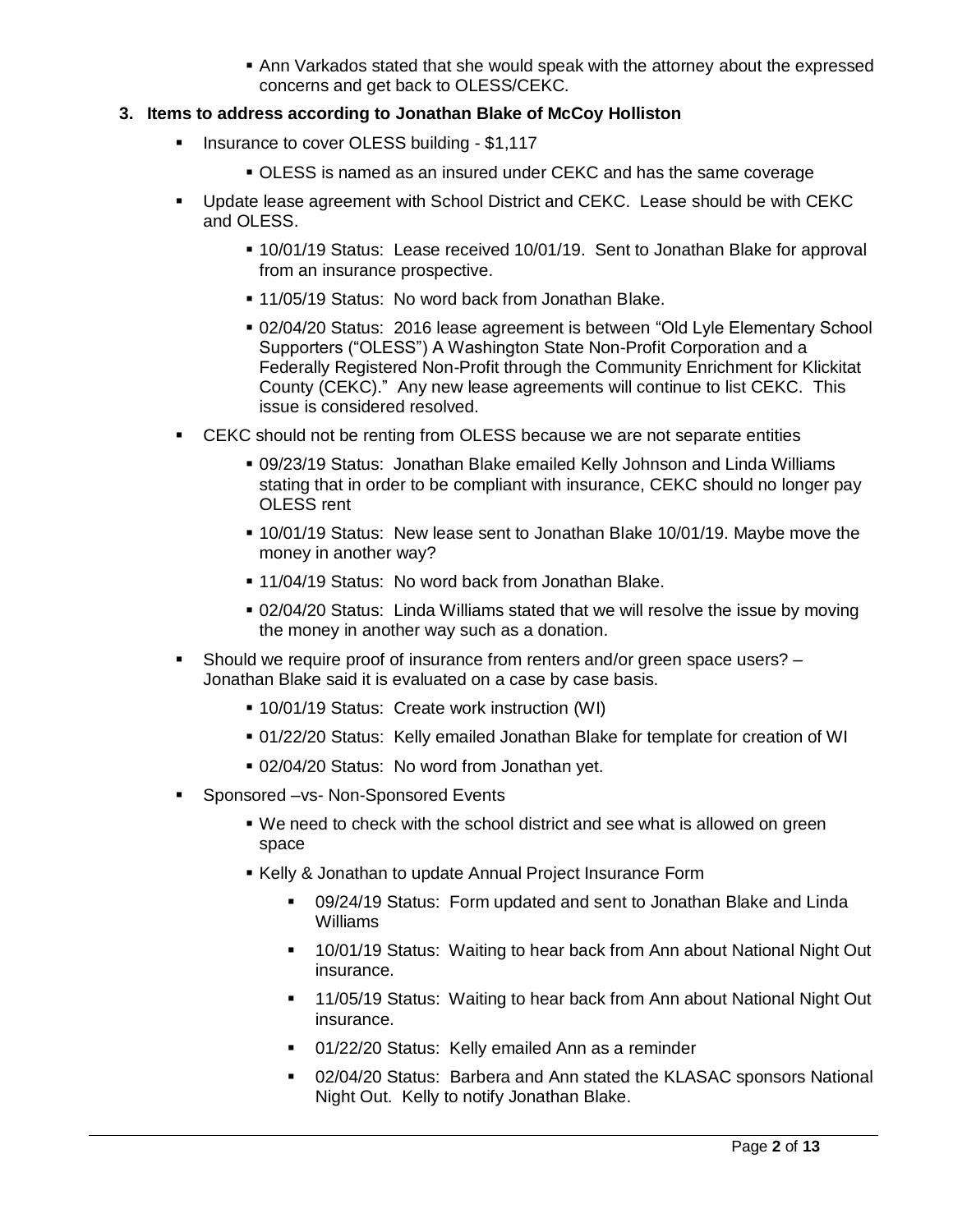- All OLESS contractual agreements must first be approved by CEKC Perhaps this would be outlined in a Fiscal Sponsorship Agreement?
	- 10/01/19 Status: Waiting to hear from Linda Williams if the agreement already exists.
	- 11/05/19 Status: Waiting to hear from Linda Williams if the agreement already exists.
	- 11/25/19 Status: Linda Williams confirmed that OLESS is a fiscal sponsor of CEKC. Linda believes the Fiscal Sponsorship Agreement is in the form of an MOU. CEKC is locating the MOU.
	- 02/04/20 Status: Linda sent Kelly template to generate formal Fiscal Sponsorship Agreement.

## **4. Review and approval November minutes - Approved**

## **5. Treasurer's Report**

- **Water usage is expensive.**  $\frac{1}{2}$  inch of water every other day in order to maintain green grass, we need to reduce volume
- **Thatching may help efficiency Moved to parking lot**

## **6. Set 2020 Budget and Review of 2019 Expenses**

- Don went over 2019 budget
- Board approved 2020 budget of \$18,041

## **7. 1099MISC & 1096 for Contractors and Reports**

- Marsha, Robert, Emily & Katrina
- **Will be completed by Don and mailed in next week**

# **8. PUD Charging Erratically Regarding Water Usage - Don**

- **In It issues seemed to start when the new Smart Hub was installed. Installed in June 2019**
- There is no leak because we can see that the water meter is not running when the building and sprinkling system is not in use.
- Don to check out old bills and see if he can figure out when the erratic usage began.
- 09/03/19 Status: Don and Robert continuing to monitor
- **10/01/19 Status: Don and Robert continuing to monitor**
- 11/05/19 Status: Don and Robert continuing to monitor issues continue
- 02/04/20 Status: PUD is going to change out the meter at no charge. Facility is using 250K-300K/month. Robert has confirmed this amount with manual readings.

## **9. Events & Rentals - Emily**

- People are pulling picnic tables from pavilion to building and climbing on the roof. Maybe add some signs not to crawl on roof? Can it be considered trespassing on the roof? – Moved to parking lot
- **How do we get the word out about renting the office? Maybe Mildred Lykens would** help?
	- Mt Adams Chamber has a place to advertise, Dallesport News Letter Rocky to check out
- Top Gear Driving School wants to rent 06/23/20-08/11/20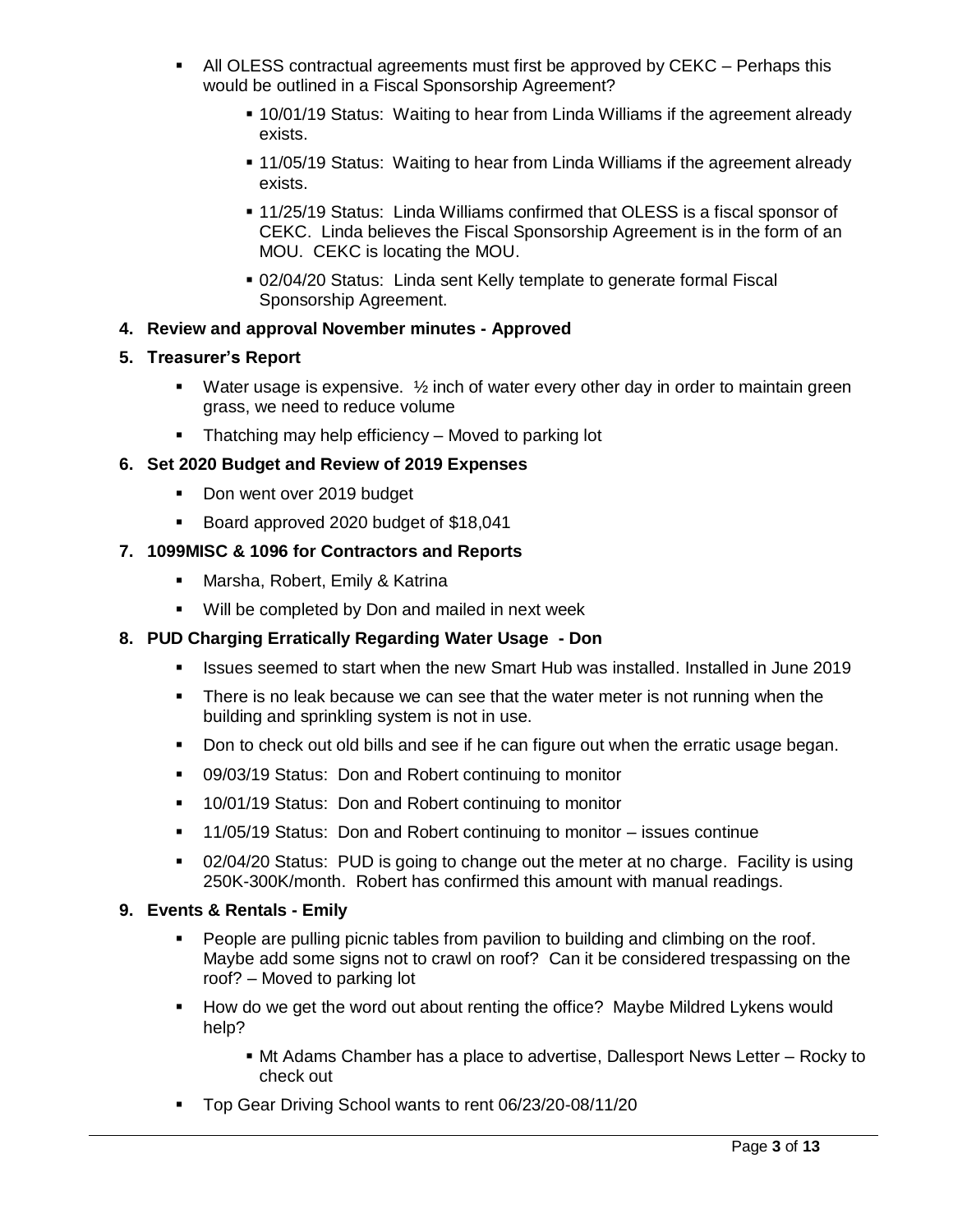- Who has the Word Document of the MOU template?
	- Don to share Word Doc with Emily for updates

## **10. Rental Request Form Updates**

- Rates Children's Programs Rentals \$5 for 1-3 Hours
	- Rate to be raised to \$5/Hours Don motions, Stef Seconds all approve
	- Kelly to update
- Insurance Requirements Once figured out needs to be added to the form. Kari may have a way to link them to the necessary insurance.
- Liability Clause Add question "Do you have liability insurance?"
	- Add section about alcohol
	- Items highlighted in red moved to parking lot under generate insurance process

#### **11. State Grant Status – \$1,409.82 balance**

- Paint baseboards Don is working on project himself
- Chuck Hunter emailed on 01/23/20 asking if we will be using the funds. We need to decide how to spend this money relatively soon.
- Maybe work party?

#### **12. Overview of Kelly's meeting with LHS Superintendent Ann Varkados Cell (360) 921-6260 and school board speaker Barb Mills**

- We are governed by educational RCW's (Revised Code of WA). Ann to send Kelly link to relevant portions.
	- Potential Impacts: Naming policy, BBQ (all food handling on school property requires a food handlers permit), sink – looking like a no go, removal of memorial stone due to naming policy requirements and religious symbolism on public school property
	- 06/04/19 Status: No word from Ann Varkados at this time
	- 07/02/19 Status: Meeting cancelled due to no quorum.
	- 08/06/19 Status: Kelly reached out in June. Ann said she would get back to us during the summer months.
	- 09/03/19 Status: Kelly spoke with Ann. Ann to send us impactful RCW's.
	- 10/01/19 Status: Kelly emailed Ann in September. Ann to send impactful RCW's.
	- **11/05/19 Status: Waiting to hear from Ann.**
	- 01/22/20 Status: Kelly emailed Ann as reminder
	- 02/04/20 Status: Kelly to email Ann again
- Gift of Public funds School board to generate list for OLESS board to review
	- Known items to be addressed: Dumpster pickup, Roberts work from March October (approx. 2 HRS/week). Additional items may be included.
	- 06/04/19 Status: No word back from school board at this time. Kelly to reach out to Ann.
	- 07/02/19 Status: Meeting cancelled due to no quorum.
	- 08/06/19 Status: Waiting to hear back from LHS Board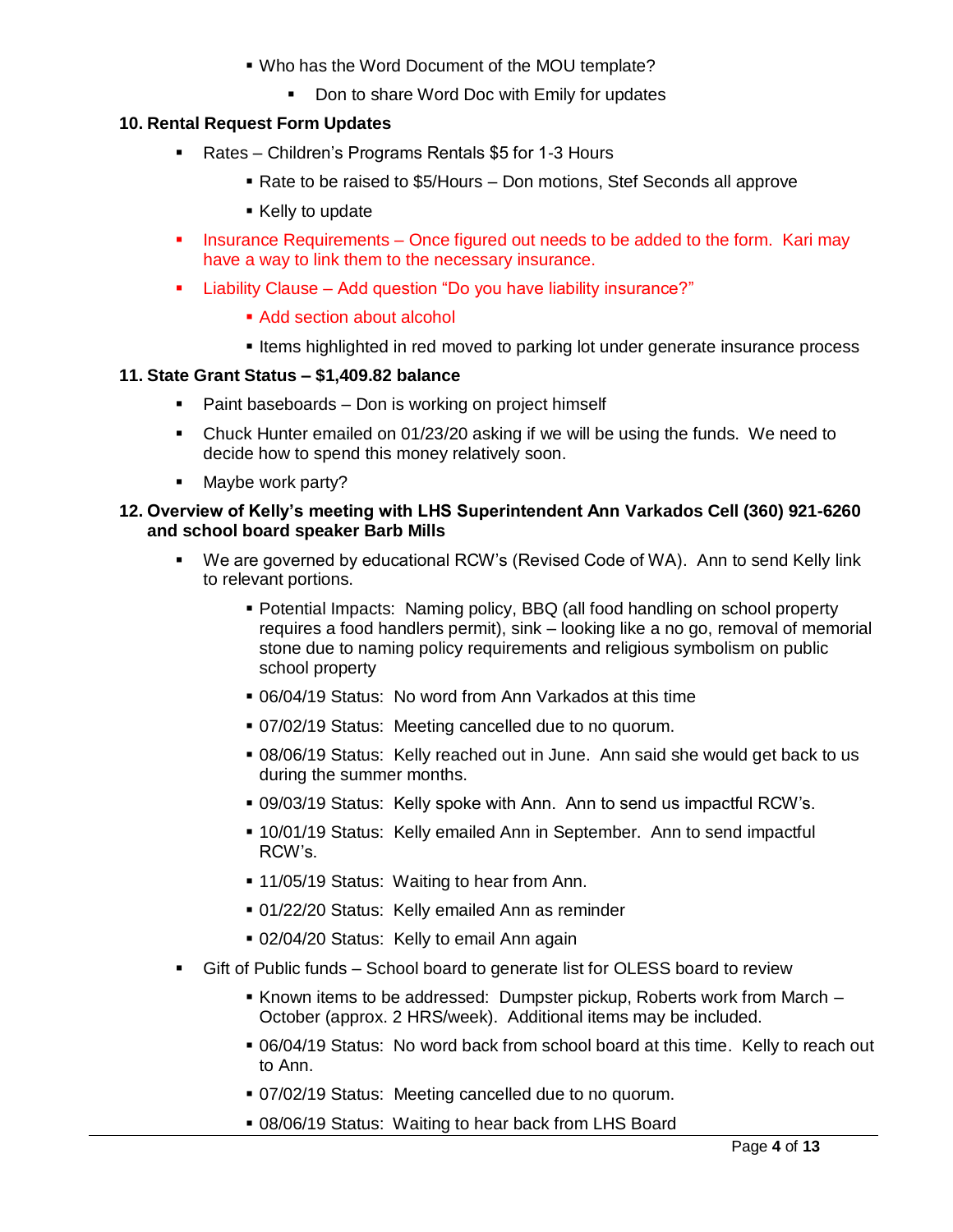- 09/03/19 Status: Kelly spoke with Ann. LHS attorney is drafting new lease. Significant changes: LAC will be responsible for garbage service and lawn mowing (gift of public funds items). LAC allowed to use LHS lawn mower.
- 10/01/19 Status: Updated lease agreement received on 10/01/19.
- 02/04/20 Status: Was not directly addressed in discussion about updated lease agreement.

#### **13. Building Issues**

- Cleaning Building is not being cleaned appropriately.
- Marcia Buser reported finding the West facing door unlocked and the alarm on. She also stated that the East facing door near the skate park is unlatched at times. What can we do to resolve these issues?
- Relocation of BBQ
	- **Compliance considerations**
	- Needs to be investigated regarding county compliance TBD
	- 05/07/19 Status: Kelly met with LHS Super Intendent and speaker for the school board, Barbara Mills. TBD after review of RCW's.
	- 06/04/19 Status: TBD after review of RCW's. Kelly to reach out to Ann
	- 07/02/19 Status: Meeting cancelled due to no quorum.
	- 08/06/19 Status: Kelly to notify stake holders about notifying county
	- 09/03/19 Status: Kelly spoke with Ann. Ann to see is she can find any information before we approach the county.
	- 10/01/19 Status: Ann confirmed that the school has no permit on file for the Pavilion.
	- 02/04/20 Status: All stakeholders have confirmed no permits on file. OLESS board needs to vote notify county. Yes, board believes we should notify the county for a permit.
- Installing sink in pavilion
	- **Compliance considerations**
	- Needs to be investigated regarding county compliance TBD
	- 05/07/19 Status: TBD after review of RCW's
	- 06/04/19 Status: TBD after review of RCW's. Kelly to reach out to Ann
	- 07/02/19 Status: Meeting cancelled due to no quorum.
	- 08/06/19 Status: TBD after review of RCW's.
	- 09/03/19 Status: TBD after review of RCW's.
	- 10/01/19 Status: TBD after review of RCW's.
	- **.** 11/05/19 Status: TBD after review of RCW's.
	- 02/04/20 Status: TBD after review of RCW's.

#### **14. Audit of checking – Internal/External etc**

- 3/12/19 Status: Don & Sherri to check with CEKC for requirements
- 3/15/19 Status: Brian Wanless stated that audits may be performed internally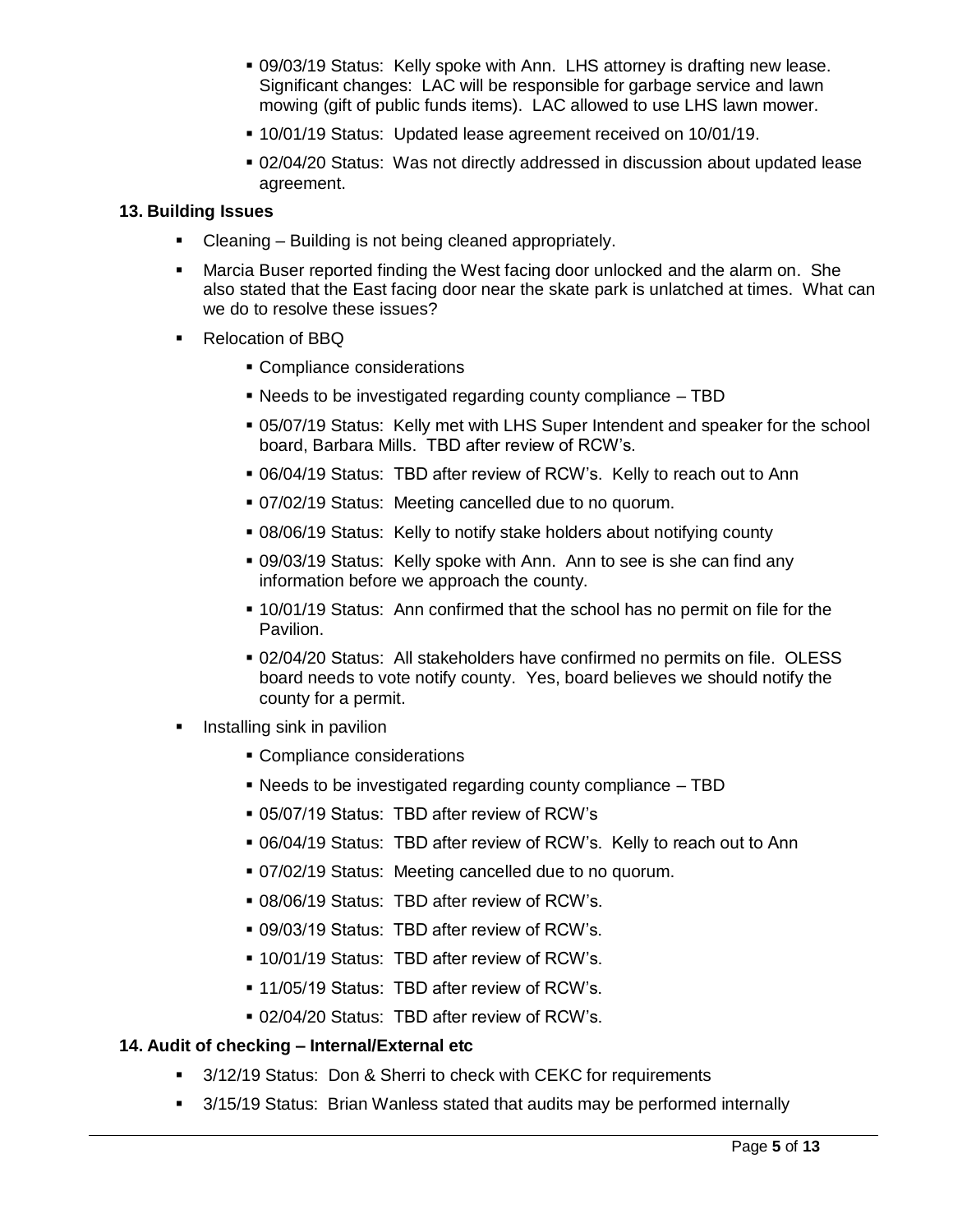- 05/07/19 Status: Don delivered papers to Stefanie
- 06/04/19 Status: Stefanie Complete with two items to address:
	- Katrina's needs to fill out end time on time cards since she's not salary Don to follow up with Katrina
	- How are we legally holding money for Lyle Pioneer Days? Kelly to follow up with CEKC
- 07/02/19 Status: Meeting cancelled due to no quorum.
- 08/06/19 Status: Kelly reached out to Linda Williams. Linda is working with Barbara to figure out how to proceed regarding Pioneer Days money. Linda will get back to us.
- 09/03/19 Status: Kelly spoke with Linda Williams. Linda reaching out to Mindy to determine how to proceed. Linda will get back to us.
- 10/01/19 Status: c/o Linda Williams: Barbara will transfer Pioneer Days funds to CEKC general account. \$264.40 to be transferred.
- 02/04/20 Status: Treasurer, can you confirm the money has been transferred? No, has not been transferred yet. Issue from Umpqua Bank.

## **15. Signed Copy of Audit Completed by Stefanie & Don** - Completed

## **16. Insurance for OLESS board under CEKC**

- 3/13/19 Status: Don reached out to Linda Williams of CEKC. Linda stated that she is sending out forms for updated coverage but gave no details relative to current coverage.
- 3/15/19 Status: Brian Wanless stated that we should check with Jonathan Blake regarding coverage & that we should provide the names of our board members to confirm coverage.
- 05/07/19 Status: Kelly CEKC is currently in review of all activities and will send us copies of the policy once a new one has been issued
- 06/04/19 Status: Kelly emailed Linda Williams about Pioneer Days on 05/16/19. She forwarded to Jonathan Blake on 05/20/19. No response from either of them. Kelly emailed Linda Williams and Jonathan Blake on 06/03/19. Johnathan Blake responded with a coverage confirmation on 06/04/19. Kelly to follow up with Jonathan Blake about coverage details and potential in person meeting.
- 07/02/19 Status: Meeting cancelled due to no quorum.
- 08/06/19 Status: Jonathan Blake will be at our September meeting to answer questions.
- 09/03/19 Status: OLESS/CEKC affiliation needs to be defined clearly. Kelly to work with Linda Williams to document affiliation.
- 10/01/19 Status: Kelly emailed Linda. Linda is looking to see if a Fiscal Sponsorship agreement exists. Jonathan Blake has updated the CEKC policy to include the building and Halloween Trunk or Treat.
- **11/05/19 Status: Waiting to hear back from Linda.**
- 01/27/20 Status: New policy received and sent to board
- 02/04/20 Status: Linda at meeting and said they're working on it.

## **17. Review of consistency between bylaws and practices**

- 3/12/19 Status: All to review WA non-profit handbook and bylaws
- 05/07/19 Status: Public School RCW's must be reviewed and integrated into bylaws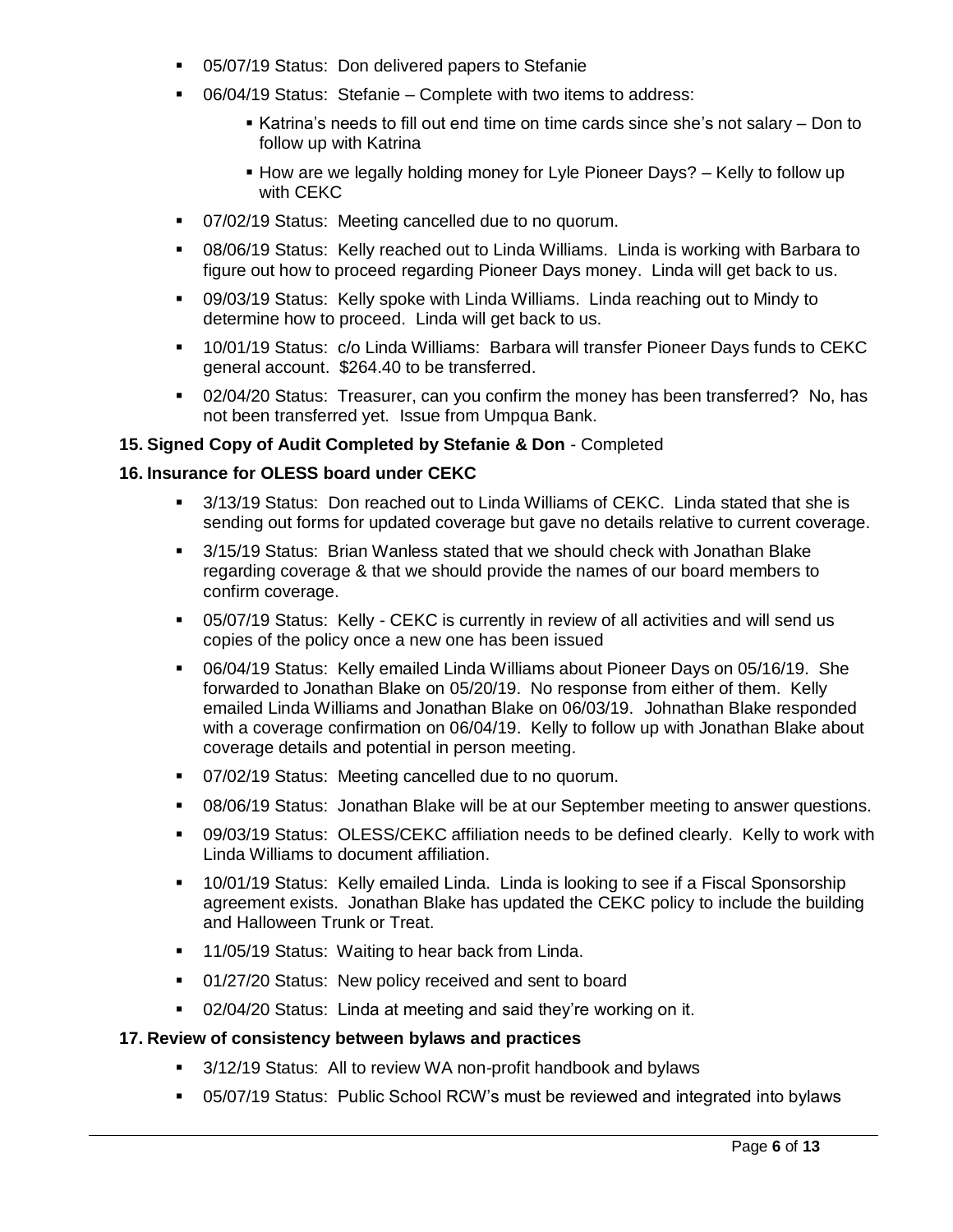- 06/04/19 Status: Holding pattern until we receive and read all needed information RCW's, Insurance, WA Non-Profit Handbook
- 07/02/19 Status: Meeting cancelled due to no quorum.
- 08/06/19 Status: All to read by laws
- 09/03/19 Status: We may not need our own by-laws. We should follow CEKC's by-laws since we are the same organization. Kelly has requested the CEKC bylaws from Linda Williams
- **10/01/19 Status: Kelly emailed Linda. Linda is looking to see if a Fiscal Sponsorship** agreement exists.
- **11/05/19 Status: Waiting to hear back from Linda.**
- 02/04/20 Status: Linda Williams sent format for Fiscal Sponsorship Agreement to Kelly Johnson

## **18. Should we put all our forms and processes (treasurer reports, audit results etc.) on the bylaws and documents page?**

- **Cloud space might be best place Update from Stefanie**
- Google Documents Rocky moves to use Google Documents Emily seconds, All approve
- 02/04/20 Status: \$6/user on Google Documents so we should use Weebly. Kelly to send Stefanie the password to Weebly. Stefanie to research

## **19. Meeting Requirements**

- **•** Defined by CEKC
- Kelly to contact Linda Williams to see if a Fiscal Sponsorship Agreement already exists
- **11/04/19 Status: Waiting to hear back from Linda Williams**
- 02/04/20 Status: Linda Williams sent format for Fiscal Sponsorship Agreement to Kelly Johnson

## **20. Perpetual loss of key in lock box**

- $\blacksquare$  Is there a way to avoid this?
- Perhaps coded entry? Robert
- **02/04/20 Status: Fire code to consider**

## **21. Dog Search Group – Email forwarded to group from Nancy Moon**

- Does the board want this activity on site (insurance considerations etc.)?
- 11/05/19 Status: Board agreed to allow the activity but wanted further discussion about a reasonable fee.
- **02/04/20 Status: Current fee is sufficient. Consider cleaning fee.**

## **22. Current Board Members' Status (Bylaws state that board members serve for 2 years)**

- **Currently up for re-election**: Rocky Schultz, Kelly Johnson
	- **Rocky**  Don moved to elect Rocky Schultz for the OLESS board Stefanie seconds, all approve
	- **Kelly**  Kevin moved to elect Kelly Johnson as OLESS President for another term. Don seconds, all approve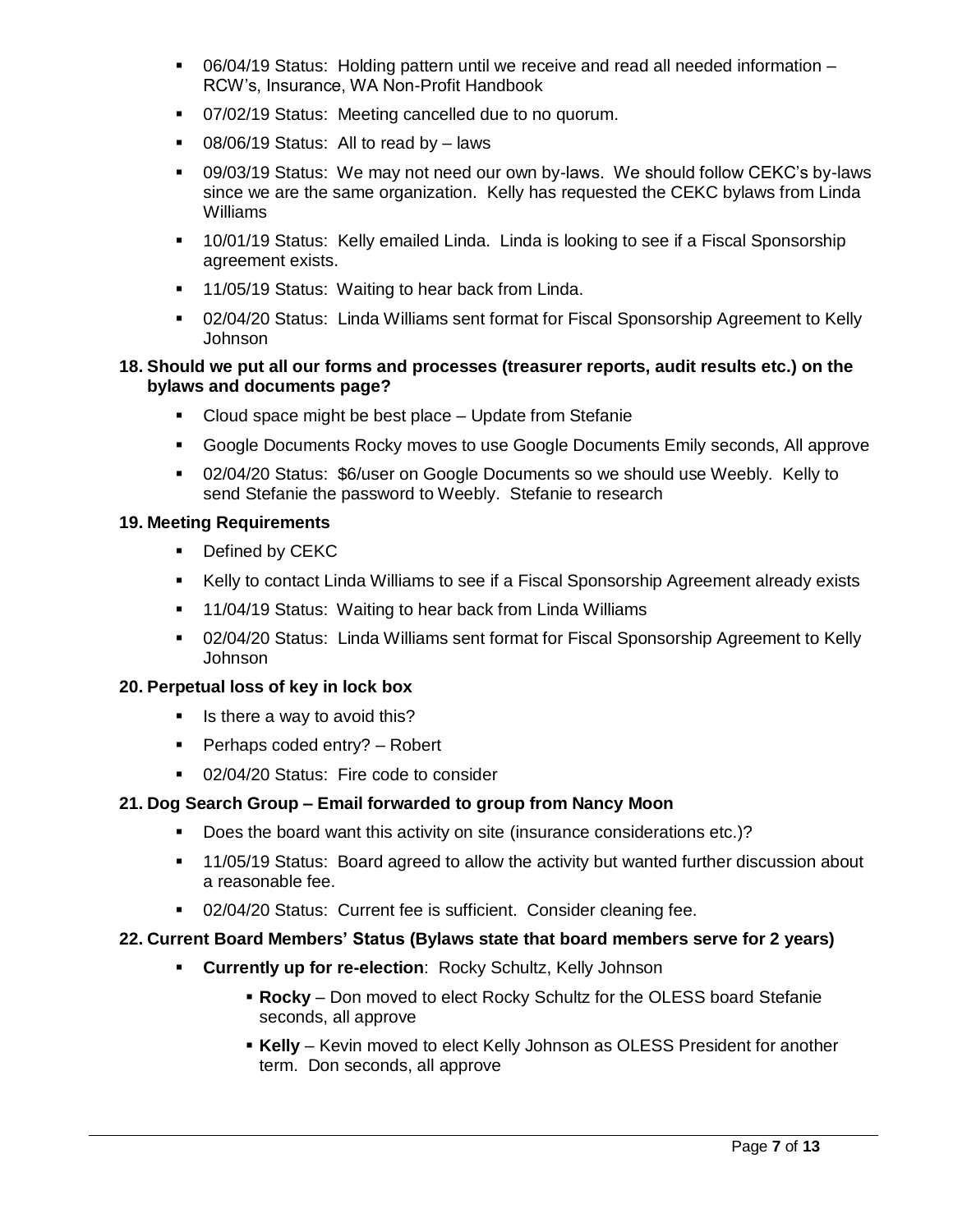- No record of a vote for Vice President since Danny Smith left the spot vacant in 2017. December 2017 Minutes state that no one is willing to be VP. This is the last reference to VP located. Who will be the new VP?
	- **Kevin Oldfield** nominated for Vice President by Rocky, Don seconds, all approve – Kevin is VP!
- Don Voted in as Treasurer November 2018 for 2018-2019 Board, November 2019 notes state that Don is willing to continue in Treasure role until March 2019. 01/27/20 – Don has agreed to stay on board until June 2020
- Rocky Voted on November 2017 for 2018-2019 Board
- Julie Voted on TBD
- Kelly Voted on board in November 2017 for 2018-2019 Secretary, Voted to be switched to President March 2019
- Kevin Voted on board November 2018 for 2019-2020
- Stefanie Voted on board November 2018 for 2019-2020, Voted to be switched to Secretary March 2019
- Below is a screenshot of the Minutes from November 2018:

WITHOUW REDGED WILLETT VOING THIS.

#### 5. 2019-20 Board Members Election (Marcia)

- Julie made a motion to accept the slate of candidates and Rocky seconded. All presenet voted in favor of the following for the new two year board term: Sherri Starkin, Don Starkin, Stephanie Boen, Kevin Oldfield.
- Board members serving their 2<sup>nd</sup> year in 2019 will be Kelly Johnson and Rocky Schultz.
- Two vacated positions for the 2017-2019 term remain open that may be filled by board appointment per the by-laws.

23.

# **24. New Potential Board Members (Bylaws state board consists of 5-9 members)**

- **Stephanee Walker**
- **Steffanie Johnson**

# **25. Don Leaving – Who will take over his activities that are not related to treasurer activities?**

• Don is making a list of his activities – Don to bring list to next meeting.

# **26. Update Stripe Registration and Facebook to remove Marsha Popes information**

- Are there any other sites still containing Marsha Popes contact information?
- Should we have a "generic" email for the Lyle Activity Manager position in order to avoid this issue in the future? - In parking lot
- Weebly (Kelly), Google (Emily) needs to be updated
- **27. Thank You's for Donors – Jenette Petty should receive a Thank You.**
	- **-** LAC Thank You Stefanie
	- **Don to send Thank you to Klickitat Trail Run**
	- **Stefanie to make Thank You's and bring to next meeting**

## **28. Board Meeting Schedule**

Do we want to change how often we meet, the way we meet etc.?  $-$  Not at this time.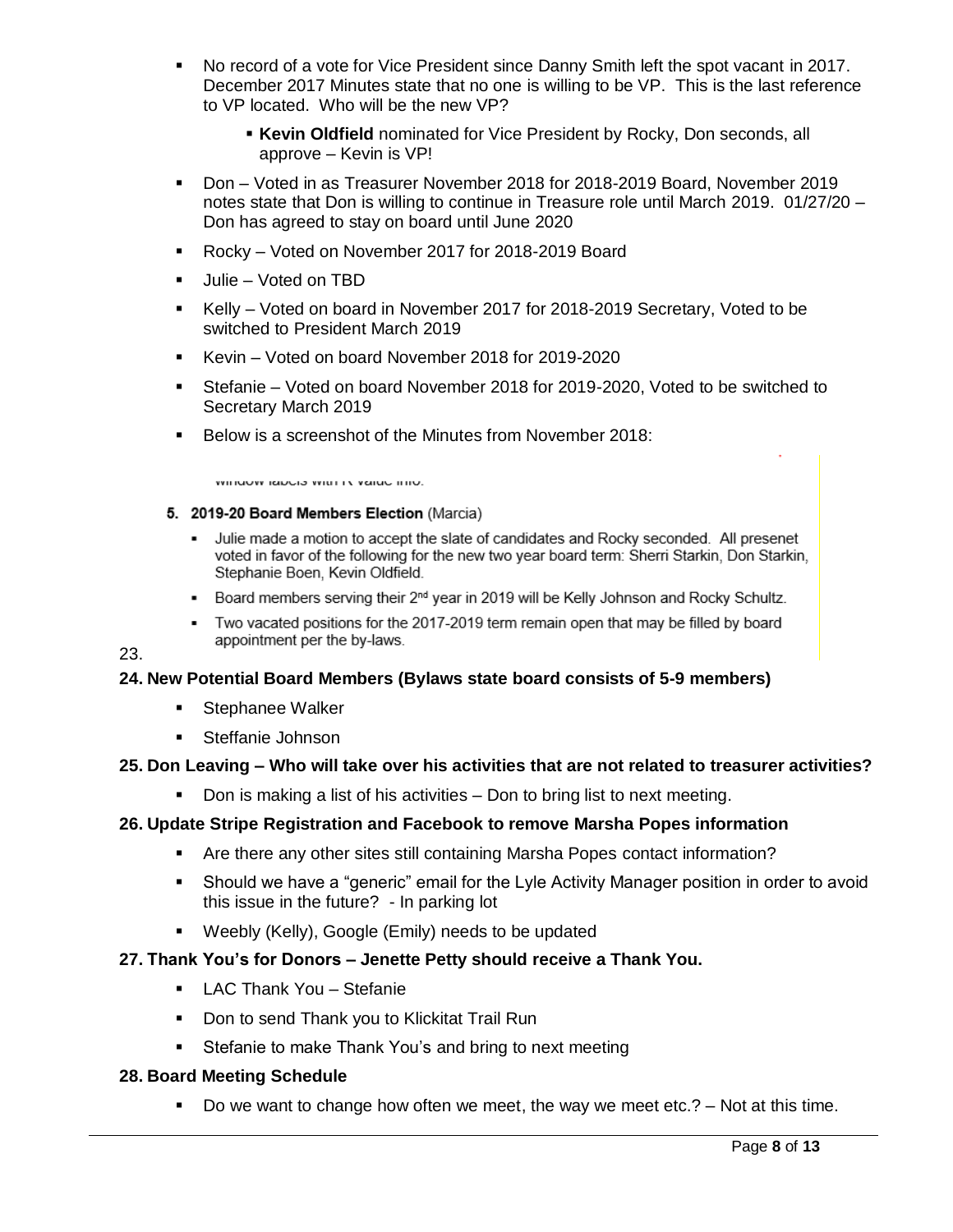# **ACTION ITEMS:**

# **Don:**

- Send Thank You to Klickitat Trail Run
- Create a list of your activities for OLESS board member to take over when you leave
- **Share Word Doc of MOU Template with Emily**
- Create 2019 1099MISC's and 1096's for contractors
- Get bank info to Kelly to update Stipe Kelly Completed
- **Schedule and manage baseboard painting project**
- Give baseboard painting receipts, pics and copy of checks to Kelly for reimbursement
- Review WA Non-Profit Handbook for review at next meeting: [https://www.sos.wa.gov/\\_assets/corps/washington-nonprofit-handbook-2018-edition.pdf](https://www.sos.wa.gov/_assets/corps/washington-nonprofit-handbook-2018-edition.pdf)
- **Review bylaws for review at next meeting**
- Talk to KPUD to find out what would be involved to increase community share of water for greenspace

# **Emily:**

- Update any Google and Facebook information listing Marsha Pope's contact information
- Update MOU Word Doc for Top Gear Driving School Rental
- **Update children's rate to \$5 on LAC website**
- **EXECT** Create flier for LAC to hand out at events
- **Email Facebook about removing old LAC page**
- Post pictures of last year's Halloween Trunk or Treat Event on social media outlets

# **Julie:**

- As Facebook administrator, work with Emily to transfer authority to the LAC Activity Manager
- Work with LHS to see if students can earn leadership credits for helping at the LAC
- Consider cookie, snack etc donation for the Klickitat Trail Run on 11/9
- Work with local community groups to generate community calendar
- Follow up with Ann about receiving donation of basketball hoop
- Work with Kevin regarding community service hours for LHS students
- **-** Review WA Non-Profit Handbook for review at next meeting: [https://www.sos.wa.gov/\\_assets/corps/washington-nonprofit-handbook-2018-edition.pdf](https://www.sos.wa.gov/_assets/corps/washington-nonprofit-handbook-2018-edition.pdf)
- **Review bylaws for review at next meeting**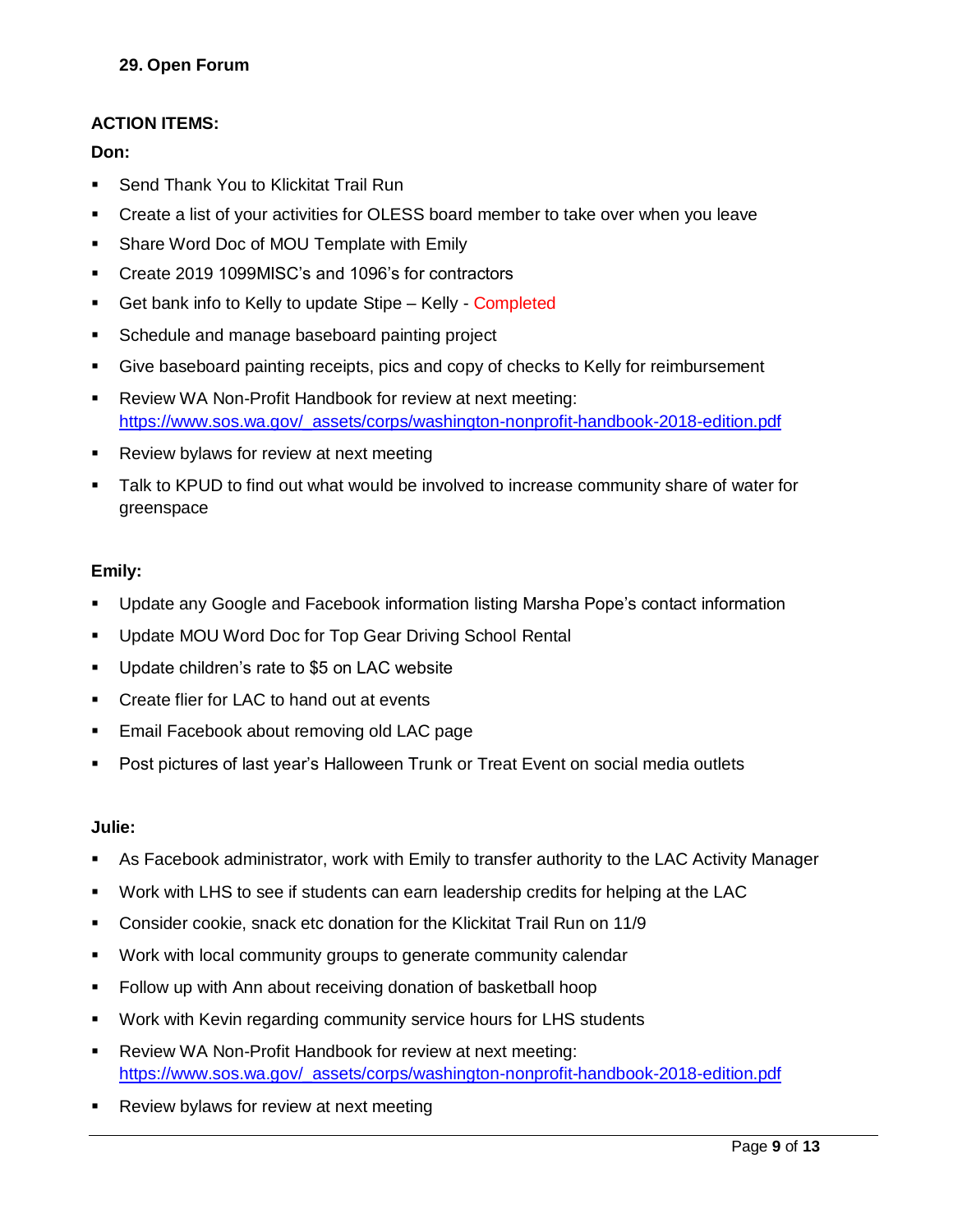# **Kelly:**

- Notify Jonathan Blake that KLASAC sponsors National Night Out
- Update any Weebly and Stripe information still listing Marsha Pope
- **Send Weebly password to Stefanie**
- Get bank info from Don for update to Stripe, check to see if we have another transaction entity on Weebly - Complete
- Check with Ann Varkados to see what is allowed on school property regarding events. Is the entire property considered school property (i.e. Lease agreement – who is responsible for what?)
- Notify Ann Varkados that according to Jonathan Blake the updated lease agreement with the school District should be with CEKC and not OLESS. - Complete
- Determine how to resolve issue: CEKC should not be renting from OLESS because we are not separate entities
- Work with Linda Williams to determine if OLESS association with CEKC is a "Fiscal Sponsorship, Joint Venture and Other Collaboration" relative to the Washington State Non-Profit Handbook. Is there already a "Fiscal Sponsorship Agreement" in place?
- **•** Determine why OLESS has its own non-profit ID with the state
- **Permanent/long term tenant list to Jonathan**
- Notify all stake holders of our unpermitted structure Ann Varkados notified on 9/3. Complete
- Work with Don and Stefanie to generate audit work instruction and documentation process for internal auditing of OLESS/CEKC checking account
- **Follow up with CEKC about audit finding regarding Lyle Pioneer Days**
- Reach out to Ann about relevant RCW's
- Research if we need copies of proof of insurance from people using the building or greenspace
- **Review relevant public school RCW's**
- Create "List of Contacts for LAC."
- Review WA Non-Profit Handbook for review at next meeting: [https://www.sos.wa.gov/\\_assets/corps/washington-nonprofit-handbook-2018-edition.pdf](https://www.sos.wa.gov/_assets/corps/washington-nonprofit-handbook-2018-edition.pdf)
- **Review bylaws for review at next meeting**
- **Look into window rebates from PUD**
- **Add Gorgeswap to LAC website**
- Fix stairs at entryway on west side of building When weather allows, Interface with Klickitat County about entry way/ADA accessibility on North/West portion of building
- Write grant request for 2020 Consider daycare requirements

## **Kevin:**

- Get copy of form from Char. Informational form from non-profit to parents
- Work with Julie & LHS to see if students can earn leadership credits for helping at the LAC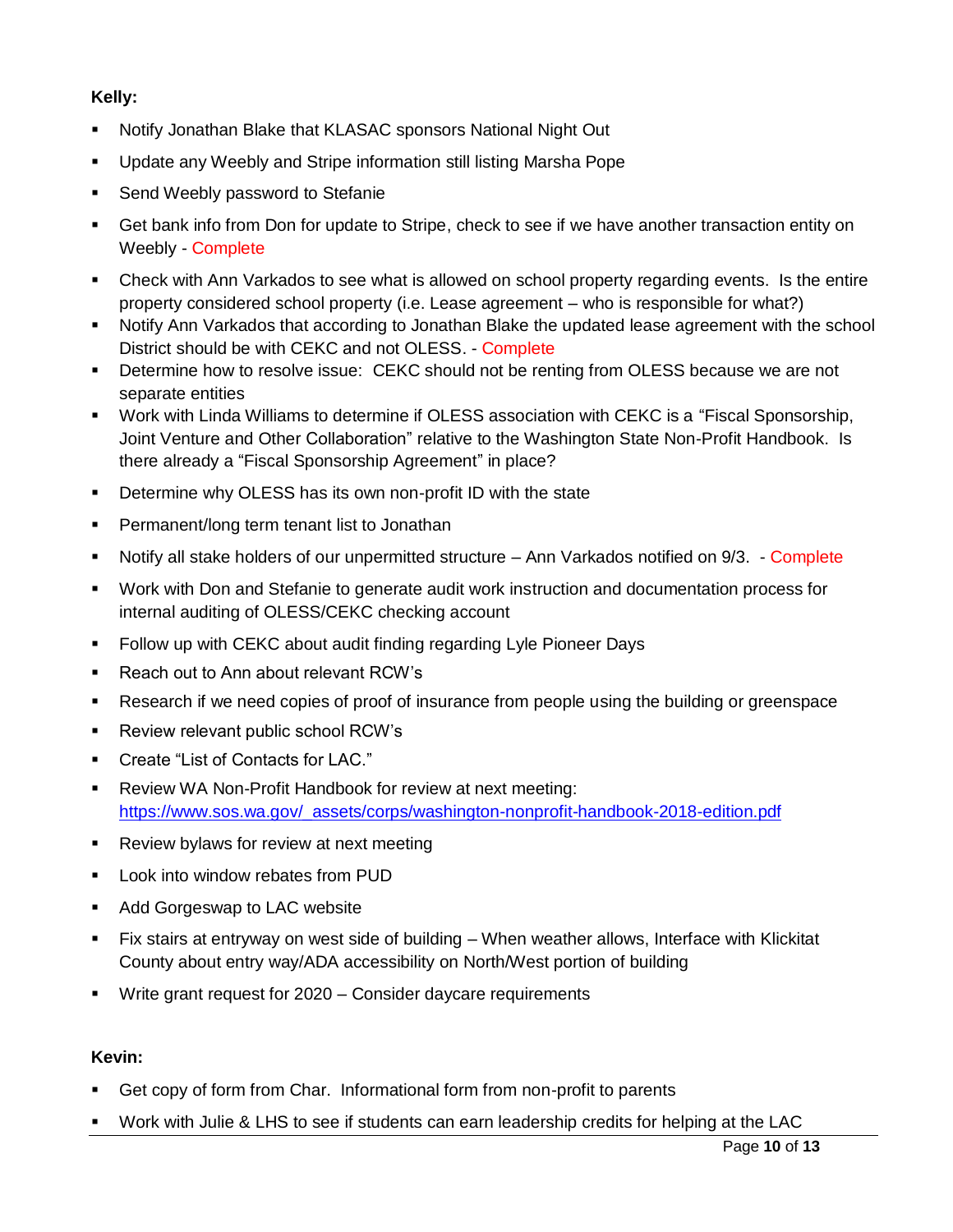- Reach out to Ann Varkados (360) 921-626 about Trunk or Treat Event (May we give away alcohol as a prize to adults for best trunk decoration? How does LHS want to be associated with the event? May the students help decorate (Haunted House etc)? - Complete
- **Reach out the LHS about community service hours for students**
- Review WA Non-Profit Handbook for review at next meeting: [https://www.sos.wa.gov/\\_assets/corps/washington-nonprofit-handbook-2018-edition.pdf](https://www.sos.wa.gov/_assets/corps/washington-nonprofit-handbook-2018-edition.pdf)
- **Review bylaws for review at next meeting**
- Fix stairs at entryway on west side of building When weather allows, Interface with Klickitat County about entry way/ADA accessibility on North/West portion of building

# **Robert:**

- **Install rack in Supply Room**
- **Investigate entry way heater issue**
- **Investigate rugs for hallway**
- **Construct a cage around the HVAC unit**
- **Investigate wireless thermostats for heaters for two rooms**
- **Investigate contacts to potentially restore chimney**
- Replace boards near skate park as soon as the weather allows 8 total
- $\blacksquare$  Investigate roof leak in boiler room  $-$  Flashing has been replaced.
- **Replace timer for outside faucet**
- Change four fixtures in cat rescue room
- Replace hose with PVC pipe
- **Replace electrical box by the BBQ with outlet with USB port**
- **Investigate repair of door bar closest to skate park**

# **Rocky:**

- Check out Mt Adams Chamber and Dallesport News Letter for advertising space for room rentals
- **Look into covers for hallway ceiling lights**
- **-** Review WA Non-Profit Handbook for review at next meeting: [https://www.sos.wa.gov/\\_assets/corps/washington-nonprofit-handbook-2018-edition.pdf](https://www.sos.wa.gov/_assets/corps/washington-nonprofit-handbook-2018-edition.pdf)
- **Review bylaws for review at next meeting**

# **Stefanie:**

- **Make Thank You's from the Lyle Activity Center**
- **Send Thank You to Janette Petty**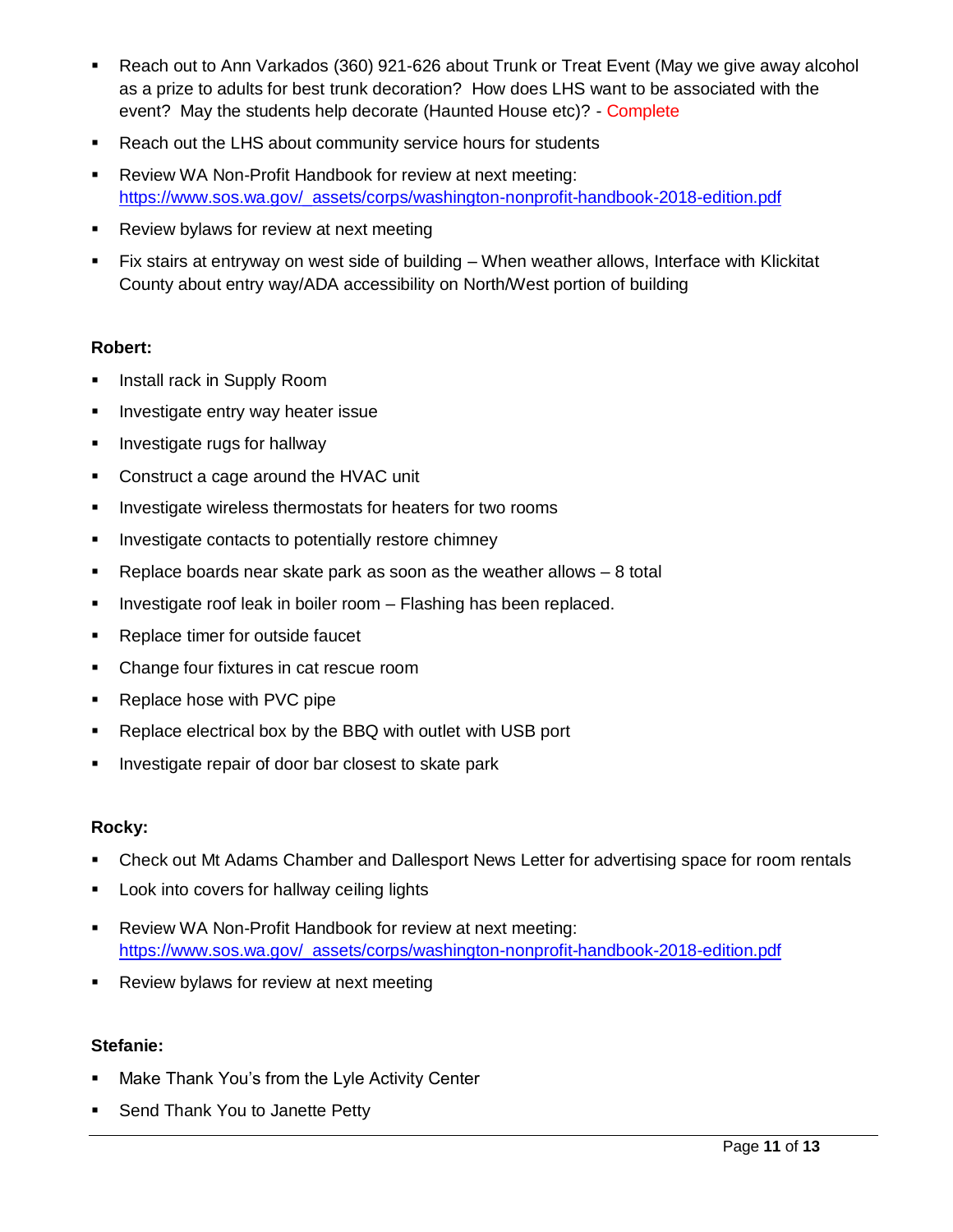- **Research storing documents on Weebly site**
- Become signer on OLESS bank account Complete
- **Start up Google Documents**
- Work with Don and Kelly to generate audit work instruction and documentation process for internal auditing of OLESS/CEKC checking account
- **Research cloud space/best form to store OLESS documents**
- **Manage documentation of audit findings**
- **EXEC** Attach updated Treasurer reports to minutes
- **Begin tracking donation forms Kelly will sent you the form. No need to retroactively track.**
- **Begin tracking volunteer hours Kelly will sent you form. No need to retroactively track.**
- Review WA Non-Profit Handbook for review at next meeting: [https://www.sos.wa.gov/\\_assets/corps/washington-nonprofit-handbook-2018-edition.pdf](https://www.sos.wa.gov/_assets/corps/washington-nonprofit-handbook-2018-edition.pdf)
- **Review bylaws for review at next meeting**
- **Instagram Follow up on Brielle's email (Forwarded from Marcia B)**

#### **Vern:**

Manage flags appropriately/legally - Ongoing

## **PARKING LOT**

- Resolve issue of people pulling picnic tables over to building and crawling roof. Perhaps post a trespassing sign?
- **Thatch green space**
- **Generate process for requiring proof of insurance from renters and/or green space users** 
	- Insurance Requirements Once figured out needs to be added to the form. Kari from McCoy Holliston may have a way to link them to the necessary insurance.
	- Liability Clause Add question "Do you have liability insurance?"
		- Add section about alcohol
- Create LAC Activity Manager email address so impact of personnel changes are minimized
- **•** Create process for renting tables and chairs to green space users
- **Work Instruction for draining pipes in the winter**
- **Sound system**
- Humanities of Washington Affiliate of National Endowment for the Humanities, Do we want them to give presentations at LAC?
- **Cleaning work parties**
- **Should tree lighting ceremony be an annual event**